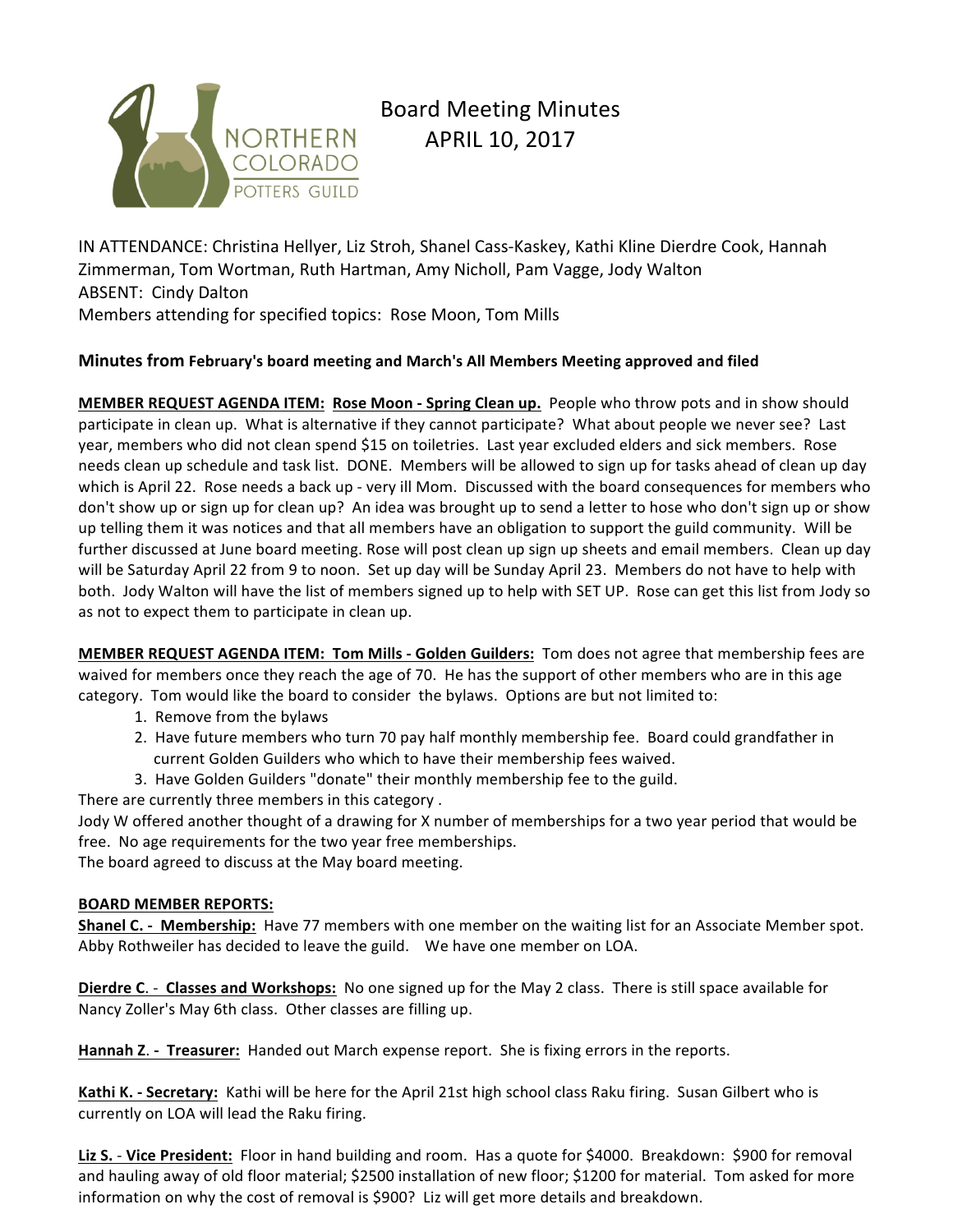The handicap accessible wheel in the throwing room can be cranked down. Will install legs on a 2nd wheel to have two wheel that will accommodate standing while throwing.

The vent fan in the glazing area is set to blow in cold air. Should we reverse to suck hot air out or have fan in upstairs kitchen window to pull air out? Liz will continue working on this.

Liz will install the plastic covering over the "windows" upstairs in the hand building room after the Spring show. This does a nice job of keeping the hot air from collecting in the hand building room. Will also consider replacing the door at the top of the stair.

Will check to see if we have enough of the plastic shelf liners to cover all rack shelves.

Asked what the guild wanted to do with a 50 pound bag of Green Black glaze? This glaze was deemed "not food safe" a while back. The board agreed that the glaze should be broken down into 3 to 5 pound bags and offered for sale to members first then on Craig's list.

**Christina H. for Cindy D. - Publicity:** Question on who responds to questions that come to the guild via Facebook? Jody Walton volunteered to respond to questions and messages that come to the guild via Facebook.

**Christina H.** - President: Need to clarify who responds to phone messages left on the guild phone. It was decided that board members will respond to phone messages Saturday mornings when they are selling clay. The process is posted on the bulletin board at the front desk. Press \*98 80524

Question: Can an Associate Member also be a Facility Assistant? Board agreed - Yes. The limited number of hours an Associate Member has to work at the guild is their personal time. Hours worked for the guild as a Facility Assistant does not count toward their personal time.

#### **AGENDA ITEMS:**

**1. Review of Lead Facility Assistant - is it meeting the needs:** Liz brought recommended changes based on feedback from Facility Assistants. Working well. Positive feedback. Tasks are getting done and schedule works. Having assigned tasks did not work as well. Using texting to communicate between Facility Assistants working. Board agreed that the guild will continue with this model of having a Lead Facility Assistant with schedule.

**2. Rivendale Pottery Field Trip for June:** Kathi read the letter from Rivendale requesting the guild to host a field trip for 15-20 students ages 7 to 12 for Raku and possibly wheel throwing experience. The board agreed not to allow students in this age group access to the wheels. Kathi will check with members with Raku experience on their availability to support this field trip. Shanel offered to help with a hand building experience if Raku does not work out. AS OF APRIL 15, THE MEMBERS WITH RAKU EXPERIENCE ARE NOT AVAILABLE TO HELP WITH THIS FIELD TRIP. KATHI HAS EMAILED RIVENDALE TO LET THEM KNOW RAKU AND WHEEL WORK ARE NOT AVAILABLE THIS YEAR AND THAT WE HAVE A MEMBER (SHANEL) WHO WOULD WORK WITH THEM ON A HANDBUILDING EXPERIENCE. ASKED THEM TO WORK DIRECTLY WITH SHANEL.

**3. Waivers:** No waivers will keep us from getting sued. However, having waivers makes it aware that we have addressed the risks. Diedre had an attorney friend look over our draft waiver. Sent recommended changes. Board agreed with the changes. Kathi will prepare a waiver with these changes along with additional modifications of adding a request for an emergency contact number and the inclusion of adult non member students.

**OTHER ITEMS/BUSINESS:** The question was brought up as to our liability of having alcohol at our shows? The board will discuss at the June board meeting. Shanel will come to the June meeting to talk about this and the November show.

## **Miscellaneous information for new board members:**

1 Clay sales: Board members rotate through Saturdays to sell clay from 9 to 11am. Membership sales process was discussed (clipboard)

2. Clay sales to public - all bags  $$20$ 

3. Students who need additional bags of clay. Instructors will list in class book - check on Saturdays to pull clay. Additional bags are \$35 (covered costs for glazing and firing).

4. New board members will meet for their first meeting on Monday May 8th at 5:30pm.